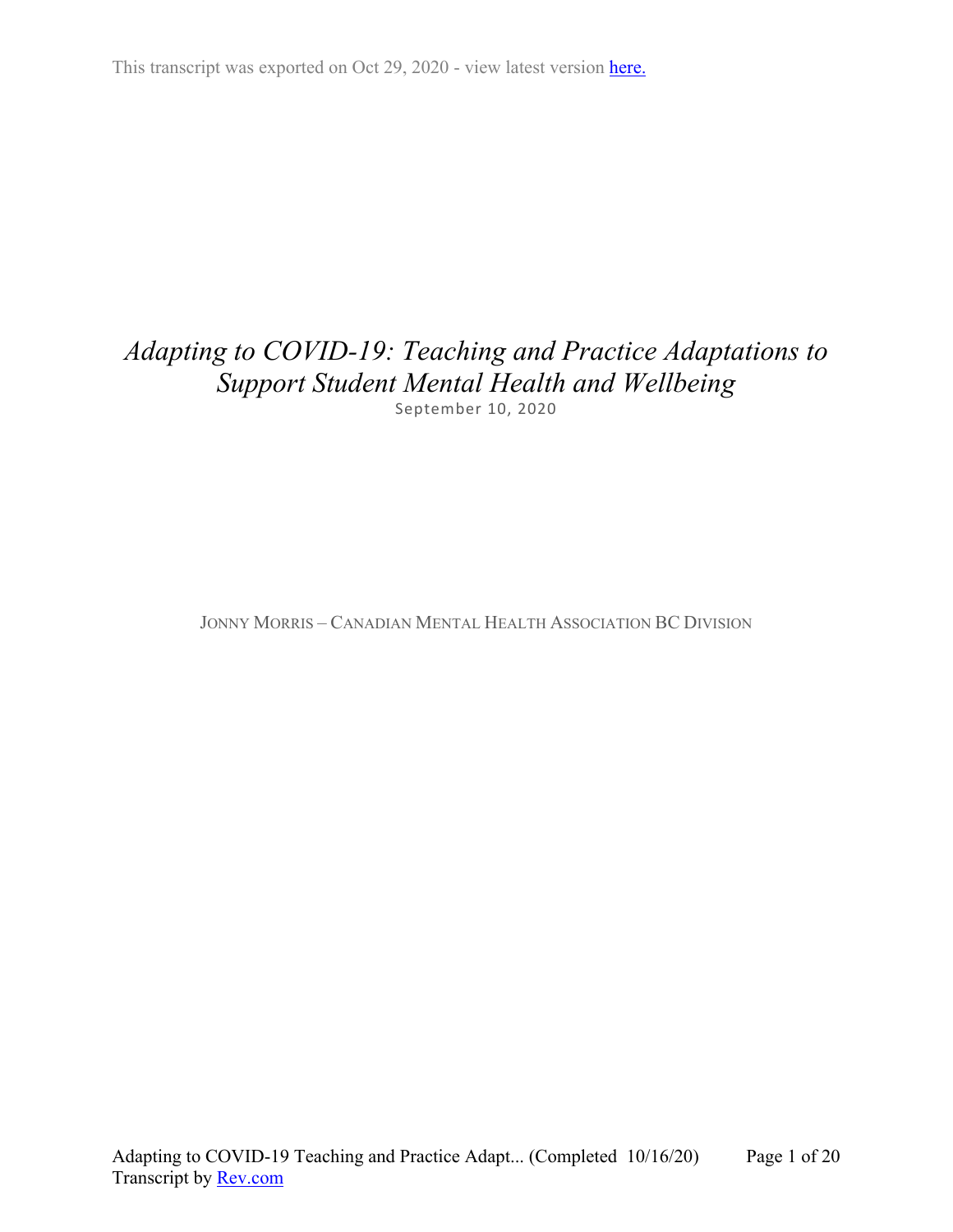## Contents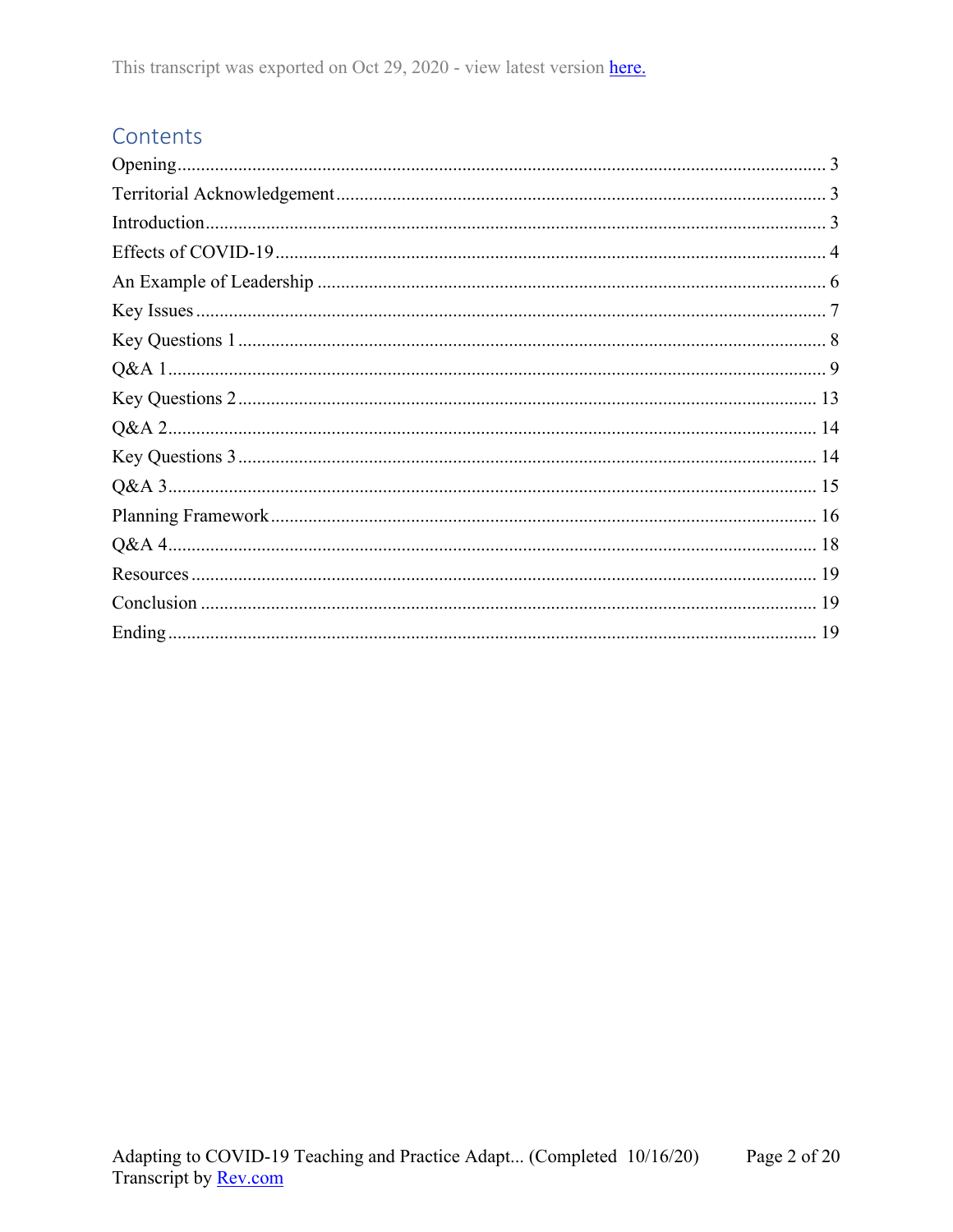# <span id="page-2-0"></span>Opening

### Johnny Morris:

Great. Lovely to be here virtually. With many of you ... I just took a quick look through the participant list, and great to see some names that are very familiar from my previous lives in campus mental health, and good to see some new names. It's great to make your acquaintance. My name's Johnny Morris, and I work as the CEO at the Canadian Mental Health Association's provincial office, the BC division, and I'm very privileged and honored to be here today to facilitate some dialogue related to adapting to COVID-19 teaching and practice adaptations to support student mental health and wellbeing. Thank you very much indeed to Duane and BCcampus, Paula behind the scenes, and the invitation from Duane and the team to be here with you today.

## <span id="page-2-1"></span>Territorial Acknowledgement

### Johnny Morris:

If we go to the next slide, really important, even in these virtual spaces, that we are inhabiting to acknowledge the territories on which we're practicing this afternoon. I'm speaking from the traditional unceded territories of the WSÁNEC and Lekwungen-speaking peoples, and I'm humbled by the opportunity to both live, learn, play, and work on these territories here. I know many of you are calling from many other territories this afternoon, and for us to hold that acknowledgement closely, particularly given the dialogue and the conversation that we're going to be entering into.

## <span id="page-2-2"></span>Introduction

#### Johnny Morris:

So, what's in store this afternoon on the next slide here, what do we have at play? Well, first, for those of who perhaps haven't heard much about the Canadian Mental Health Association, we are not to be confused with the Canadian Mortgage and Housing Corporation, which is often how our letters get muddled up. We've been around for about 103 years now and one of the most established national charitable organizations in the country.

#### Johnny Morris:

We hold a vision of mentally healthy people and a healthy society. Through the work we in advocacy, education, and training, direct services and support, our focus is really trying to achieve the conditions for mental health for all. We really hang onto the idea that mental health is a human right and that we can do things where we live, where we learn, where we work, and where we play to enable all of us, including those of us who experience the effects of marginalization or vulnerability, to achieve the best mental health possible. Also in the work here in British Columbia, substance use and additions are part of the mandate that we hold. We have 14 branches across the province, and many of those branches intersect with local post-secondary institutions, and they can be a huge wealth of resources for the populations you serve as student service and academic leaders.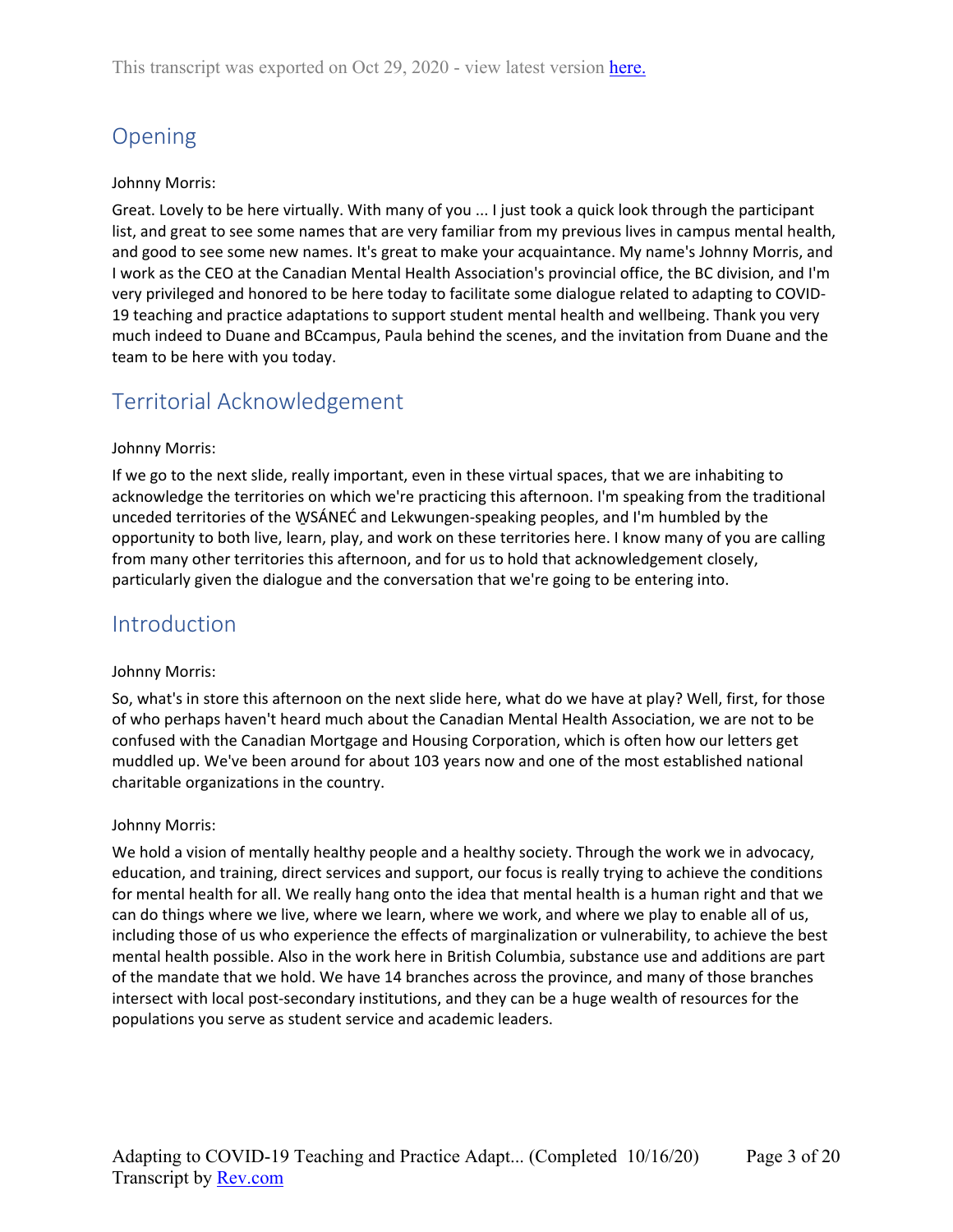So, this afternoon for the next 55 minutes or so, on the next slide kind of covers the ground that I hope to cover with you. For the first part of the session, my aim is to catch you up on a recent tranche of survey data that we, CMHA National and UBC, have collected, which I think has some very important bearing upon the populations that you serve, both student, staff, and faculty at post-secondaries across the province.

#### Johnny Morris:

I want to spend some time very much in a dialogue with the 43 participants or so around some of the questions that you are likely already thinking through, all with the aim of centering the imperative that we think about mental health and substance use at the heart of the public health response in light of COVID-19. So, there's a series of animating questions that we'll have a bit of dialogue around.

### Johnny Morris:

Then toward the end, I'm bringing back forward a resource that Drs. Cheryl Washburn, Rita Knodel, and Su-Ting Teo, amongst many, many others created as an exemplar planning framework to support you to have conversations on your campuses as you start to move through this campus. You likely, given where we're at, have done lots of this thinking and planning, but hopefully it's an opportunity to intentionally pose some of the planning questions we all need to do in our workplaces and learning spaces in light of the profound impacts that COVID-19 is having upon our mental health. So, that's the plan for today.

### Johnny Morris:

I did receive a listing of plan takeaways from many of you who are attending, and so we'll reserve some time to cover off some of that ground at the end. Recognize we won't get to all of those questions, but I think there will be opportunities for us to gather again, whether it be with BCcampus or separately through Healthy Minds Healthy Campuses to continue this important planning and action going forward. So, hopefully that's in keeping of your expectations this afternoon.

# <span id="page-3-0"></span>Effects of COVID-19

#### Johnny Morris:

If we go to the next slide here ... So, we completed some research earlier on just as things across the country were starting to reopen. In partnership with the University of British Columbia and CMHA National, we commissioned a national survey, and we attracted 3,000 respondents to that national survey in partnership with Maru/Matchbox, which is a national polling agency. The survey was one of the first to really look beyond people's self-reporting mental health and substance use problems alone and really took a look at how mental health and substance use and what people endorsed in this survey relate to key drives of mental health and wellbeing. So, we had questions about housing and income security, disability, parenting and caregiving status to drive a set of results that have enabled us to report on some very important vulnerabilities that I think have bearing in the post-secondary environment.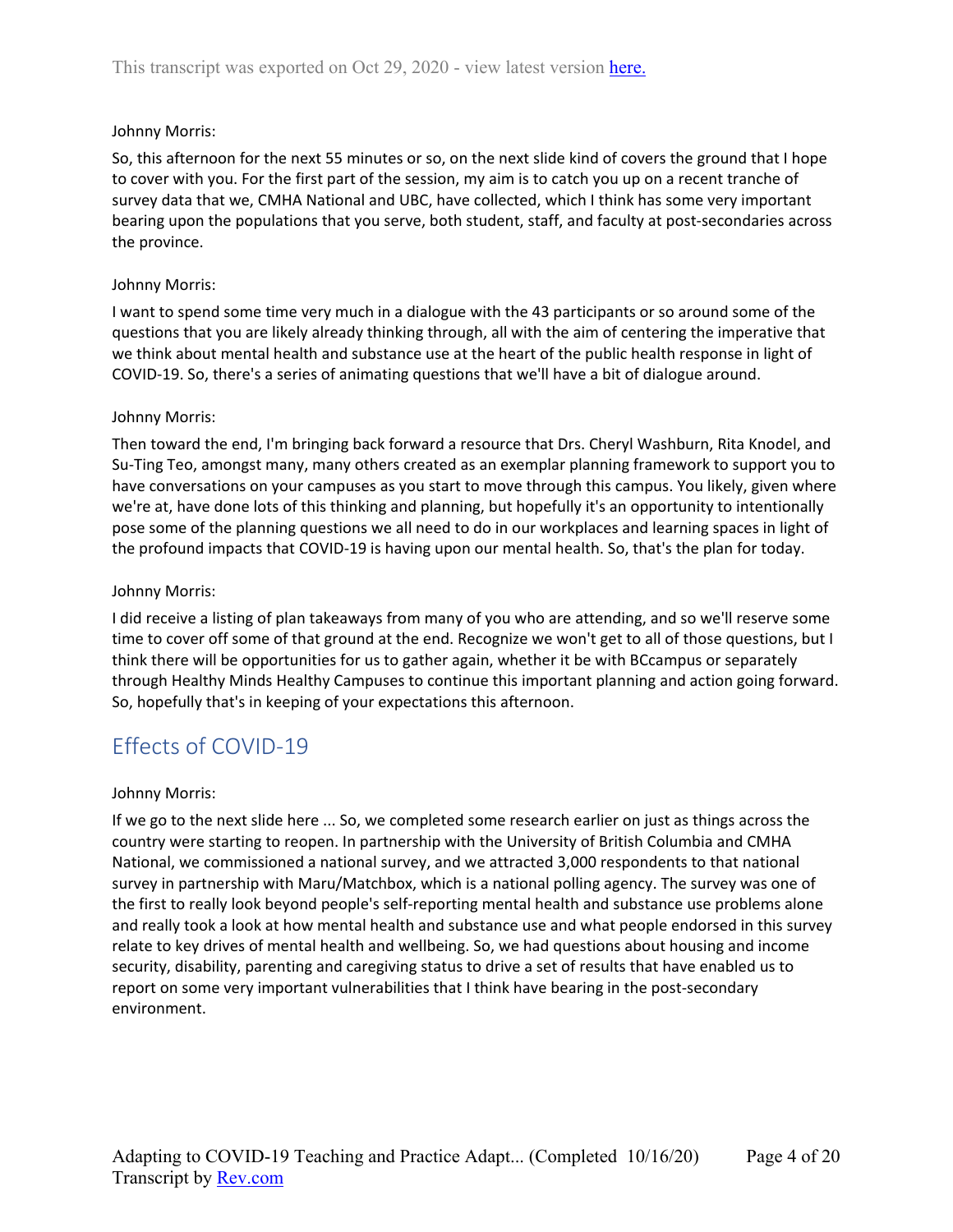So, what you're looking at here are a breakdown of what we saw across the number of categories, and nationally just shy of 40% of people at this point in time, which would have been in and around May/June, indicated that their mental health had declined due to the impacts of COVID-19 and particular likely the public health responses, the unintended consequences of the public health responses. So, these are very important public health responses, but I think there's an understanding with our public health office here in British Columbia and beyond that they've had a mental health impact.

### Johnny Morris:

Just over 46% indicating experiences of anxiety or worry, 14% indicating some trouble coping. Of course of note and concern, 6% having had experience with suicidal thoughts, and that's particularly salient, given that today is World Suicide Prevention Day. And 2% had tried to harm themselves in response to COVID-19. So, sobering statistics in that there have been quite a number of surveys done about mental health, and we're about to launch the second wave in a few weeks. It will be important to see how these numbers have shifted.

#### Johnny Morris:

On the next slide, what you can see here ... And I think this is very important for you as academic and student service leaders and students. COVID-19 and the impact of COVID-19 has made things worse for those who are already vulnerable. I think this is a very common understanding that the pandemic has revealed significant inequity in how people are affected, and the recovery phase, or the phase that we're entering in into, will likely need to have equity very much at the forefront of our planning. And of course inequity exists on campuses of higher education across this province as well.

#### Johnny Morris:

So, I think before COVID-19 hit, all of you in post-secondaries, and we have for over a decade, have been making the call for sustained and intentional action. Some would describe campuses experiencing a mental health crisis before COVID even hit. Arguably, and a point I make in a few minutes, we are now seeing a collision of a public health pandemic, COVID-19, an opioid overdose crisis, which campuses are not immune to, and the pre-existing issues that we've all been grappling with around post-secondary mental health.

#### Johnny Morris:

Here what you can see, people already struggling with their mental health were two times more likely to indicate that their mental health had declined, were three times more likely to be having trouble coping, four times more likely to indicate having experienced suicidal thoughts, and an indication there of 46% who are saying that they're feeling depressed. So, as you think through, if you're a ... I know we've got some counselors on the line. If you think through the people that you serve typically as part of your student services portfolio in residence, in classrooms, in counseling, in financial aid, we would argue that the folks who are known to be living with a mental health problem have likely been impacted more so but also recognizing that, if anything, the pandemic has democratized distress. It's led to a conversation about mental health and wellbeing that is much more amplified than previously.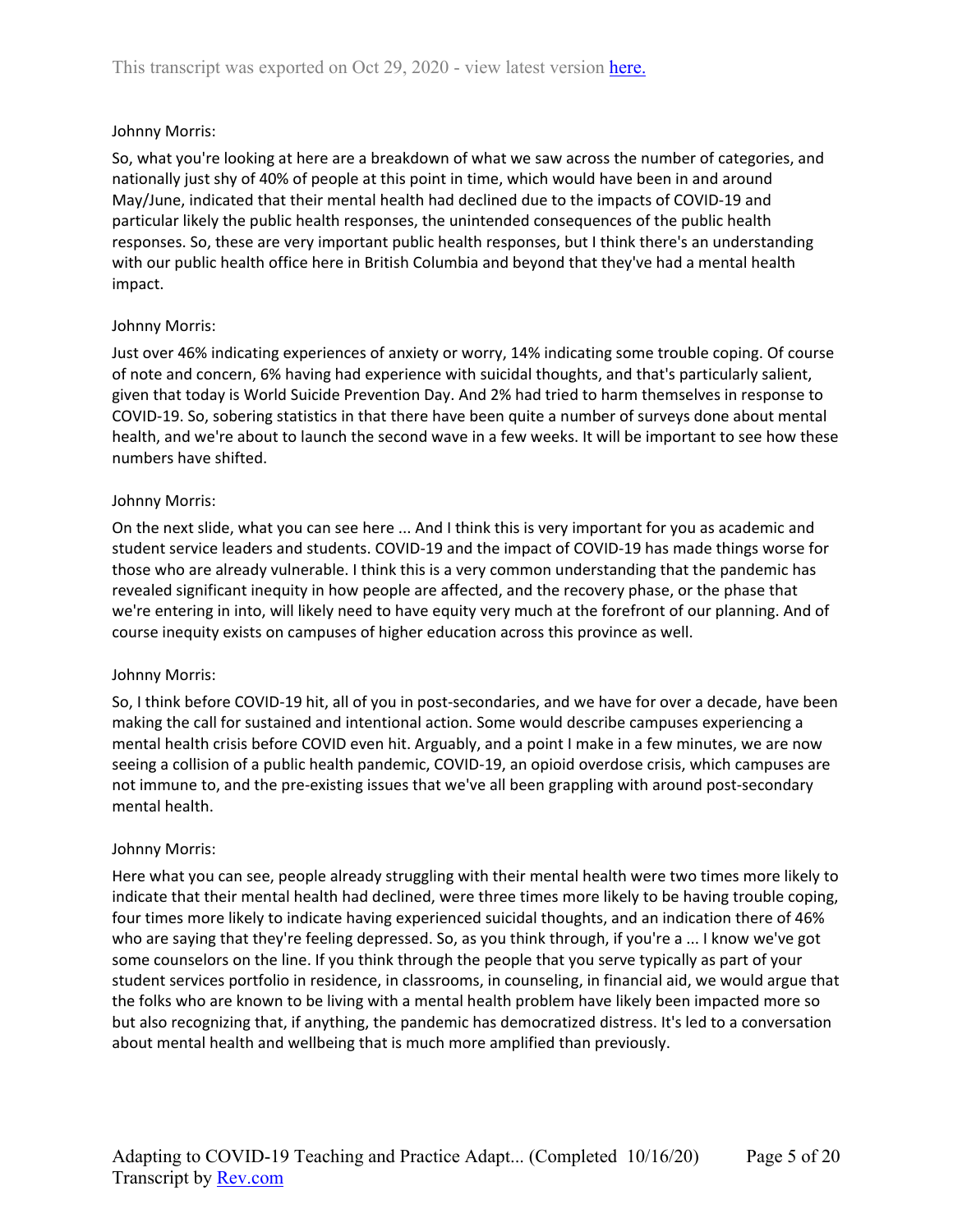On the next slide here, just in this rundown, you can see here that, whilst the point I just made, the pandemic has affected everyone in some way, people are being affected disproportionately. So, if we look here, 6% of the general population had suicidal thoughts since the outbreak of COVID-19. 18% of people already struggling with their mental health also did to. Of note, people who self-identified as having a disability have been disproportionately impacted and have indicated having suicidal thoughts. 14% where income security is an issue, and 16% of people who are indigenous.

#### Johnny Morris:

So, here what we've tried to do is demonstrate that people who experience marginalization vulnerability or experience due to systemic problems, like the actual problems with the system, challenges in accessing care for a host of reasons that I think we're all very clear on, this is a particularly important issue to address.

#### Johnny Morris:

Paula, on the next slide ... Well, I'm finally here ... What I'll do is, before commenting on Dr. Santa Ono is hopefully just in summary, a bit of a chapter summary for the material I've just suggested. My hope for you as listeners and viewers is there's been some useful information in that around making the case for why mental health and substance use should be absolutely at the center in many ways in postsecondaries' efforts of reopening, whether it be through virtual instruction or limited, in-person instruction going forward. Clearly there is an importance there to attend to not only the general student or staff or faculty population but also the need to address to populations within those general groupings that have been disproportionately impacted.

# <span id="page-5-0"></span>An Example of Leadership

#### Johnny Morris:

This is a segue, and I'll stop speaking just in and around 2:00, and we'll start to engage with each other. I highlight here Dr. Santa Ono who's the president of UBC, as many of you know. He was a keynote speaker at one of our Healthy Minds Healthy Campuses events several years ago, has been very open about his lived and direct experience of mental health problems, and in many ways has been a beacon, as the most senior administrator at UBC, the president, in I think humanizing, personalizing, and empathizing with students in distress.

#### Johnny Morris:

This is an op-ed that he released a couple of days ago at the Vancouver Sun. If you haven't seen it, really encourage you to check it out. It's an example for you to hold up at your own institutions of the power of senior administrative voice in tone-setting and change around mental health and addictions, and it's a good example of Dr. Ono signaling to returning UBC students that they aren't alone, and in some ways normalizing the fact that we are having pretty normal reactions to a very abnormal set of circumstances that we are experiencing.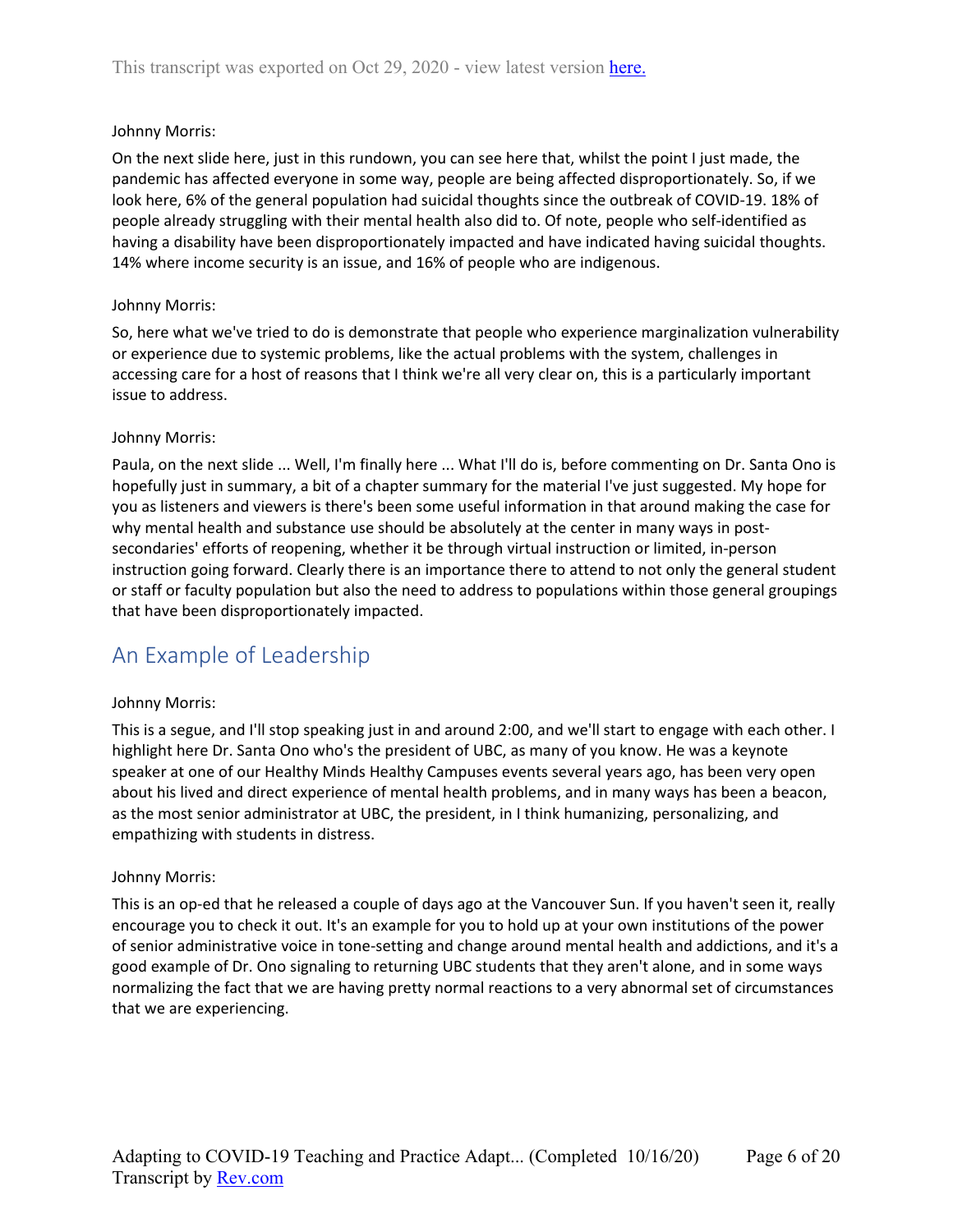I'd encourage that we can go further than what Dr. Ono is describing, and I think UBC and other institutions are doing this in thinking through everything from the policy work that we have to do through to the crisis management work that we have to do in service of students, staff, and faculty mental health going forward.

## <span id="page-6-0"></span>Key Issues

#### Johnny Morris:

So, what I'm going to show you next on the slide are a series of questions, but before we get there, I just want to kind of underscore three key issues that I think should be at the forefront of us as advocates in my world and yourselves as constituents of post-secondary life in your world. I would argue, and I think others have ... There was a writer, Rebecca Harrison, at Insider Higher Education this week who was commenting on the recent experiences at the Cornell University. I've adapted and borrowed their questions, because I think they're very, very good. The argument that they make, and I would absolutely concur with, is this idea of a collision, that there is a collision of the mental health and substance use impacts of COVID-19 and the public health response and the existing campus mental health need.

#### Johnny Morris:

So, I see that as an employer with 100 staff in my organization, and my colleagues with another 700 staff, where within workplaces we've had of course a significant urgency around the mental health of staff and employees. And when you layer in a new regime of work and what we're experiencing, there's a compounding there that we need to be attentive to. It's not to overwhelm us, but we need to attend to it and plan accordingly.

#### Johnny Morris:

We must remember that, prior to COVID, BIPOC folks, so black, indigenous, people of color, folks living with disability, populations who were experiencing disproportionate health impacts are experiencing them even more significantly now. And of course, in light of recent protests and recent increases of the profile around those disparities, again, where race isn't the risk factor but racism and systemic oppression are the risk factors, where we've seen that, and we've seen that at a high profile level in Canada, particularly at the interface point between police, law enforcement, and people in distress. And we've commented publicly on that. So, we have to attend to that in our thinking and our planning.

#### Johnny Morris:

Many of you know me and in my time in the Healthy Minds Healthy Campuses movement know that with colleagues, like Dan Reese and Tim Dyck at the Canadian Institute for Substance Use Research and leading thinkers like Martin Mroz and Cheryl and others. And I'm naming them publicly, because they've publicly commented alongside us in things like the Okanagan Charter or the Post-Secondary Systemic Guide to Mental Health. There is an opportunity to adopt a socio-ecological approach, and I think it behooves us probably even more than ever before to think through socio-ecologically what we do next.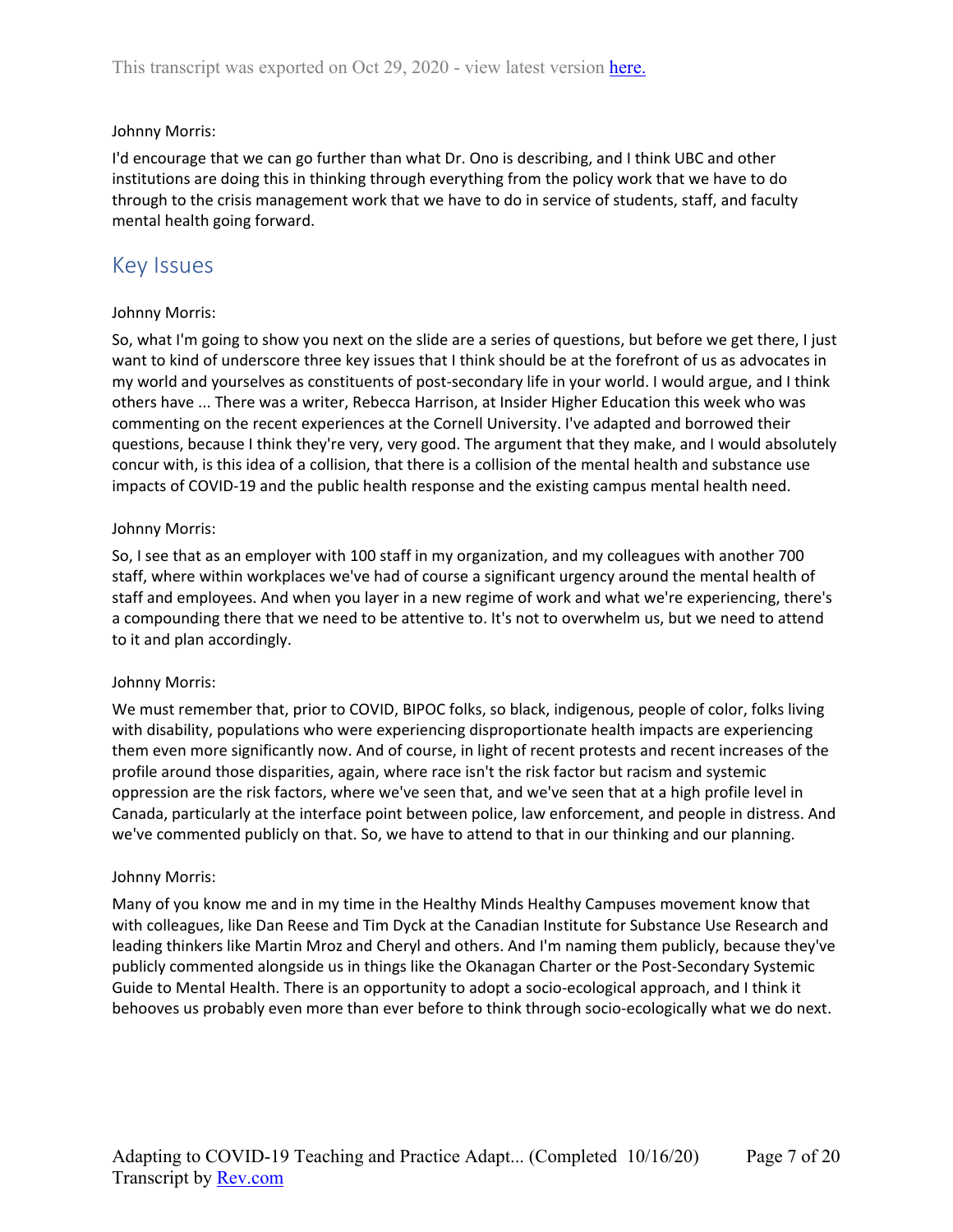And people might say, "Well, what do you mean by that?" I mean it's possible to intervene with individuals. So, it's possible to intervene with students in your virtual classroom, so early recognition, noticing changes in behavior, responding with care, so that basic mental health response, through to intervening with your policies at the level of your registrar. So, when you're thinking through reading weeks and academic breaks, when you're thinking through how learning in this environment fundamentally takes a different psychological toll than in a classroom, what do your withdrawal policies, grading policies, probation policies, financial aid policies all say and do to reflect the current era that we're in? I'm hoping to pepper some of that thinking later today.

## <span id="page-7-0"></span>Key Questions 1

#### Johnny Morris:

The questions on the next slide here that I'd encourage us to think ... And, again, these are inspired by this writer Harrison who was featured a few weeks ago in the publication Inside Higher Education. These are questions that I'll just pose for a moment, and then what I'd invite people to do using the chat box here is to encourage you to start to pepper in some responses in the chat if you're comfortable. Both Duane and I will call out some of those responses. And once I'm through, we'll open up some deliberate space for people to unmute themselves to just for a few minutes signal a response to this question. This isn't to put anyone on the spot, but you might say, "This is a question, Johnny, we've been thinking about for months." Great." Or "This is a question ... Yeah, we need to start thinking about this. It'd be great to hear some feedback from you as a group of participants."

#### Johnny Morris:

So, I think this question is a powerful and beautiful one. How is your campus centering mental health and substance use care as part of your pandemic public health response? And I think there is a great opportunity, and we do this as we call upon government to do this, is to absolutely ensure that the mental health impacts are not invisibilized or put to one side when we think about recovery in this province. We have significant concern about deaths of despair related to economic implications. So, we really do need to center mental health and substance use.

#### Johnny Morris:

How would you assess the readiness and capacity of your campus to respond to not only the mental health of the students you serve but also the staff and the faculty who make up the fabric of your campus community? What is the readiness there as we head into the fall and the winter? What can we do collectively and collaboratively to support each other to ensure that, yes, you've got your sanitization plans in place ... What are you going to do ...

#### Johnny Morris:

Camosun College, for example, I'm not sure if any of the team from Camosun are on, were in the press this week, their campus press, because they've moved towards a stepped care model of counseling service delivery. Many of you have moved that way too with a different model of appointment booking and service, because they predict a surge of interest. So, those are questions that we can ponder together.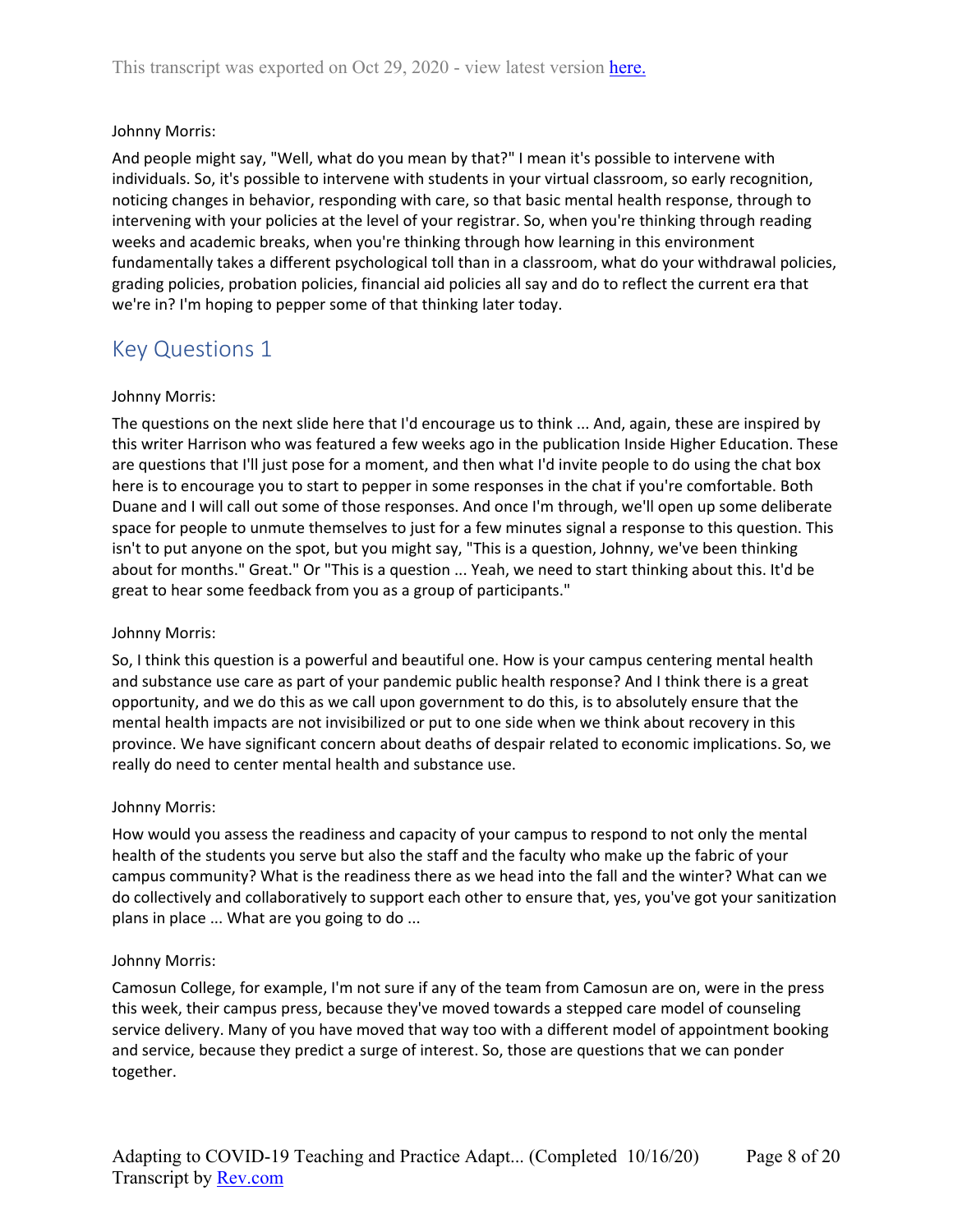What provisions have been made to enhance in-person or virtual access to counseling or supports or financial aid or housing support, et cetera? And how will those services respond to disproportionately impacted populations? I watched the international student webinar just to get a taste of things, and it was fascinating and great to see colleagues there describe the very profound efforts that they're making to support wellness amongst international students. This raises the issue of, if you've got international students who haven't been able to return to campus to learn, how do you provide psychosocial support to them at a distance, particularly if they're in their home country?

## <span id="page-8-0"></span>Q&A 1

## Johnny Morris:

So, I'm going to stop here and see if anyone would like to type in a response to one of these questions and if anyone would like to unmute themselves and respond. I might put Duane on the spot, just because he's lived this world alongside me and just see Duane as a co-host here. Do you have an initial response to any of the questions that I'm posing?

## Duane:

It's been interesting, Johnny. We've been holding webinars since April 30th, and the common theme throughout is how we support students and how we shift our thinking about what's reasonable to ask of them, during COVID especially, as we move into the fall semester. I think I see many people in the room today that have been with us through the summer that have been working on these very challenges and trying to understand how they might better support the students. It's be really interesting to hear if anybody could talk about shifts they've made to address this and this is what they've received to do that.

## Johnny Morris:

Thank you, Duane. Would anyone like to chime in?

Felicity Blaiklock:

Hi. It's Felicity Blaiklock here at North Island College. Sorry. Can you hear me?

Johnny Morris:

I can, Felicity. A pleasure to meet you. Hello, Felicity. Hi. Go ahead.

## Felicity Blaiklock:

Hi. Hi, Johnny. I think, like many others, we started off with the words of Bonnie Henry, that whole "Be kind," and I think that was so important, the idea of being compassionate, at the very, very beginning of the pandemic. Again, like many others, we tried to respond with a lot of self-care, both to our student population and also to our colleagues, the others who are also reeling and dealing with things both personally and professionally with all of the changes. So, what that meant was a lot of emails, a lot of the supports that were sent out. And I think those were very well received, but as you know there can also be fatigue also around suddenly getting a whole lot of emails, and even the supportive ones can sometimes seem a little overwhelming when your email is filling up.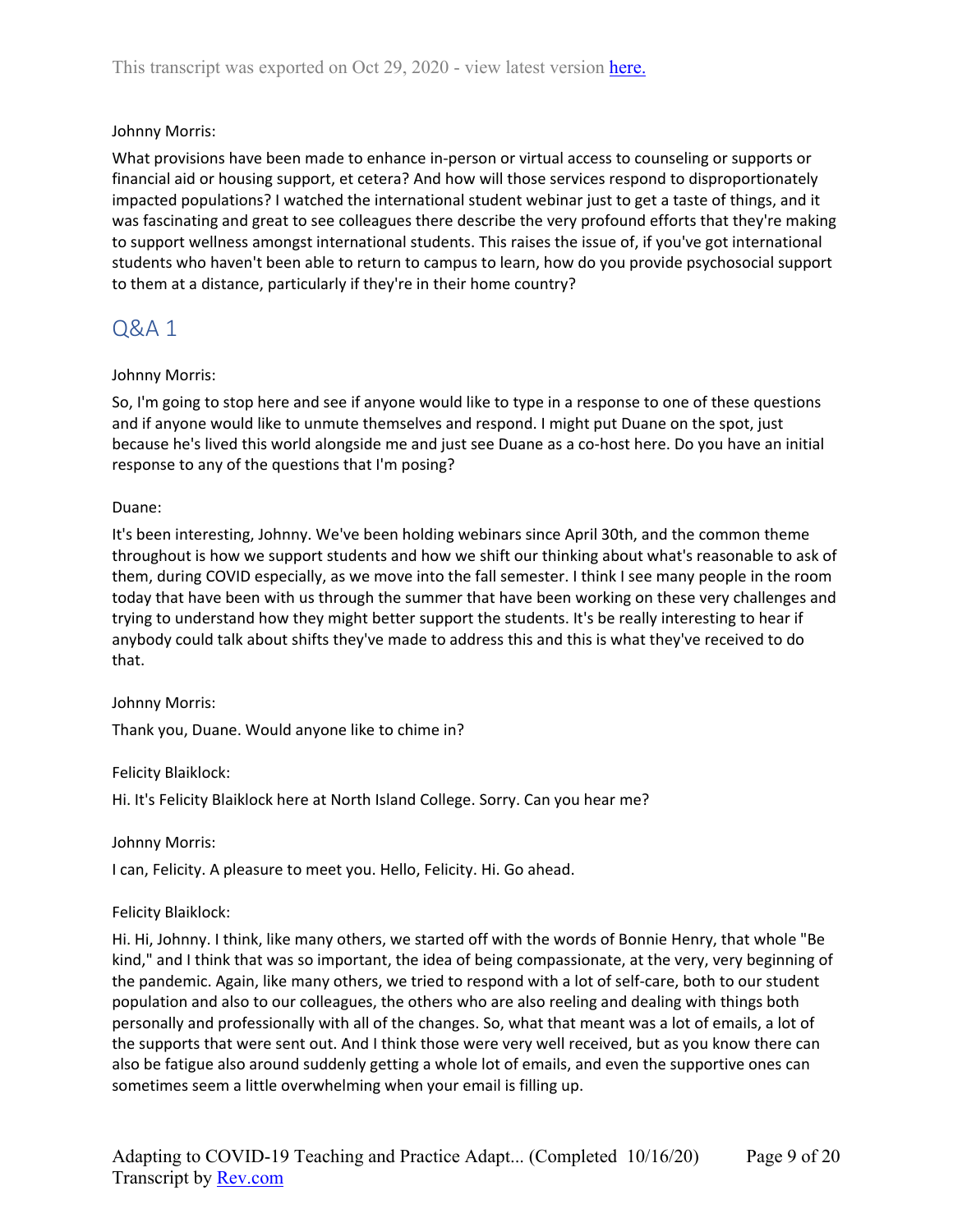#### Felicity Blaiklock:

We kind of moved from that in still doing our weekly updates for students with a focus on information and on self-care, care and compassion tips, and continuing to promote our support services, which at that point had all gone virtual, and supporting people if they had any question. Because that was the thing as well, because people just had general questions and needed responses. So, we tried to put as many ways as possible that a student could ask a question. There was no wrong door, no wrong email address. So, hoping to just relieve or alleviate some of that stress at that particular time.

#### Felicity Blaiklock:

As we move into the fall, looking at different types of activities and programming that also supports mental health. We're going to be promoting Mental Health Awareness Week from the 5th to the 10th of October and including our launch, because we've formerly adopted the Okanagan Charter that time as well. So, as you said, front and center is our response to mental health and building resilience capacity and how we do this together. Right?

#### Johnny Morris:

Well, that's so great to hear you describe that, Felicity, and in so many ways what I took from what you were saying, from the outset, there was this notion of students being able to ask once and to get help fast. There was no wrong door. And your emphasis on that and your ability to adapt when there was that communication fatigue that you described I think is very much an important learning for all of us here, that there is no playbook for what we're doing. The need to adapt and evolve and be responsive is so key. I mean, I can hear, and I heard from one of your trustees today, about your implementation of the Okanagan Charter. It happens to be on my board too. Which is very exciting, because it's kind of a centering of mental health and substance use care very publicly with action behind it as you move into the fall. So, thank you, Felicity.

#### Johnny Morris:

Would there be any other voices who could kind of in a similar way to Felicity chime in here with a response to these initial questions I have up on the screen?

#### Duane:

There is a question that has come up in the text box. I'm not sure. Would you like to ask your question, or would you like us to read it for you?

#### Johnny Morris:

Oh, I can see it here. Just for those who may not be able to see it, "At my institution, many of my colleagues are expressing their own struggles with mental health. It is difficult to support students effectively during times of such uncertainty." I very much respect and hold up this disclosure, this piece that's been offered here of how many of us who, many of you too, are first responders. You're in frontline service or frontline teaching or frontline support roles. I think the comment alludes to what I said earlier. All of us have been impacted to some degree at the level of our mental health by what's happening.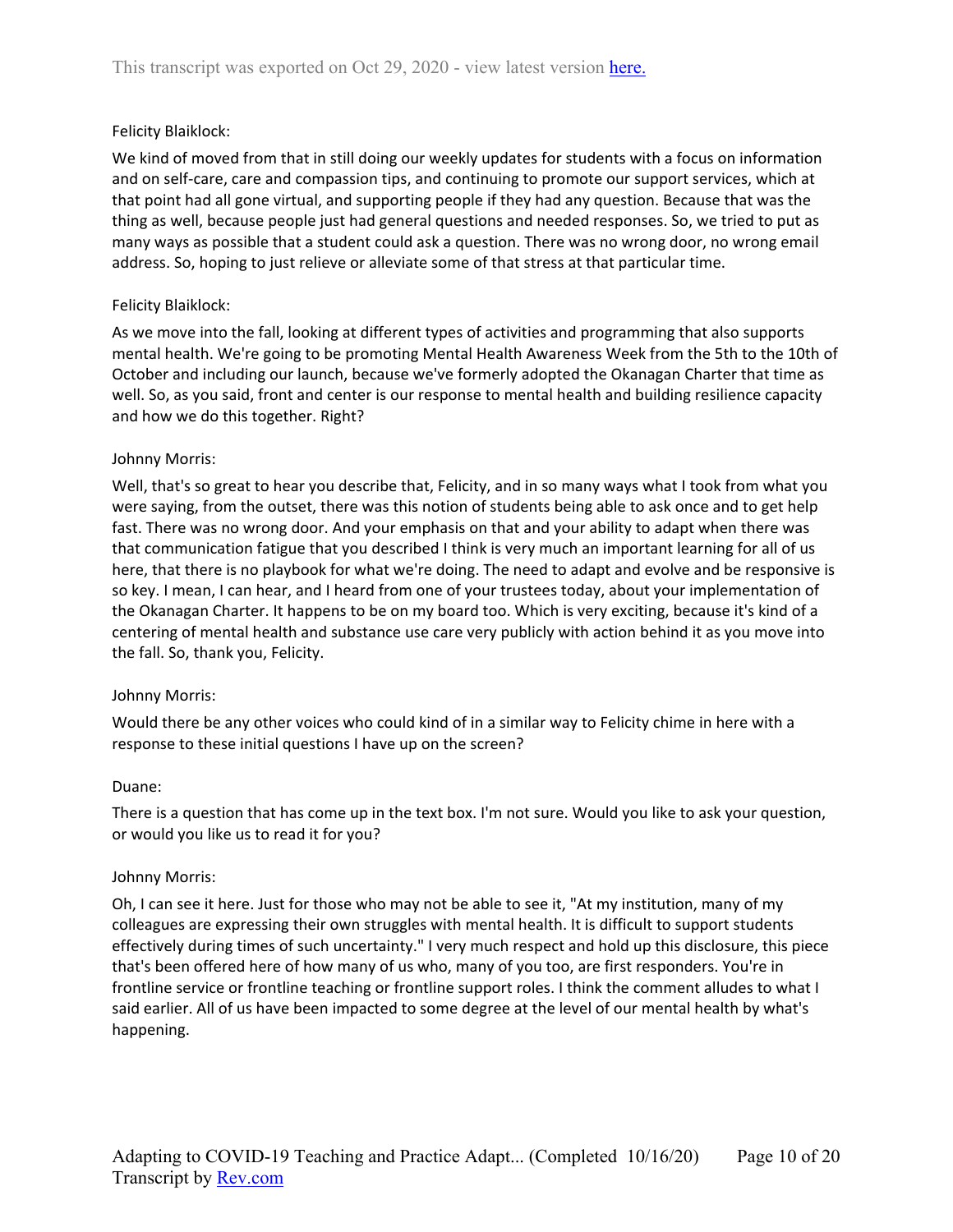So, I think as a pivot from that question, I think it behooves administrations to think through the equivalent of that oxygen mask, that cliché, the oxygen mask of what's in place to ensure ready psychological support, ready psychological protection to staff and faculty who themselves have had to pivot in how to change instruction, cope with changes in policy and students. And I think there's a whole them there that we could explore together about how institutions can support their employees as well. I really appreciate that comment.

## Duane:

Sarah has a question that she's willing to [inaudible 00:28:55]

Johnny Morris:

Go ahead.

## Sarah:

Hi, Johnny. Not so much a question as sort of an attempt to answer these really thought-provoking questions. I feel that at Okanagan College the communications that have been going out from our public affairs department have really tried to weave in information about mental health supports and [inaudible 00:29:17] services at the college and in the community from the start. So, that's been heartening to see.

## Sarah:

And in terms of our department trying to improve and enhance access to our virtual services, we're not doing in-person counseling this year, or at least this semester. We have a new web form for booking counseling appointments. It just so happened that we were due for a website update. And that has really ... We've seen an uptick in students requesting appointments, because it's just so much easier than having to even write an email or call. So, that's been a positive change.

## Sarah:

We did notice a decrease in student sessions in the spring. We're not sure what it'll look like in the fall, but we have noticed that ... Well, noticed. We think that maybe ... It's kind of a hypothesis that maybe students would like to have a space to drop in. Because of that fatigue that everyone's talking about, the one-on-one session might not feel like a fit for everyone. So, we're rolling out a group workshop series called Grow@OC, which will be focusing on developing resilience as well as academic study skills and giving students a chance to connect. We're hoping that then that could be a way for students to become comfortable with our department and seek help if needed.

## Sarah:

I think that support for employees is a bit of a weak spot in our institution and actually in other ones that I've worked at too. I don't want to just point the finger. But we do have the [inaudible 00:30:54] Project which is open for students and employees. We hold the space in a way where we just get real about the fact that we all have our mental health to take care of and invite folks to be really open and honest about the challenges of this time. So, that's sort of a snapshot of what's going on at our institution.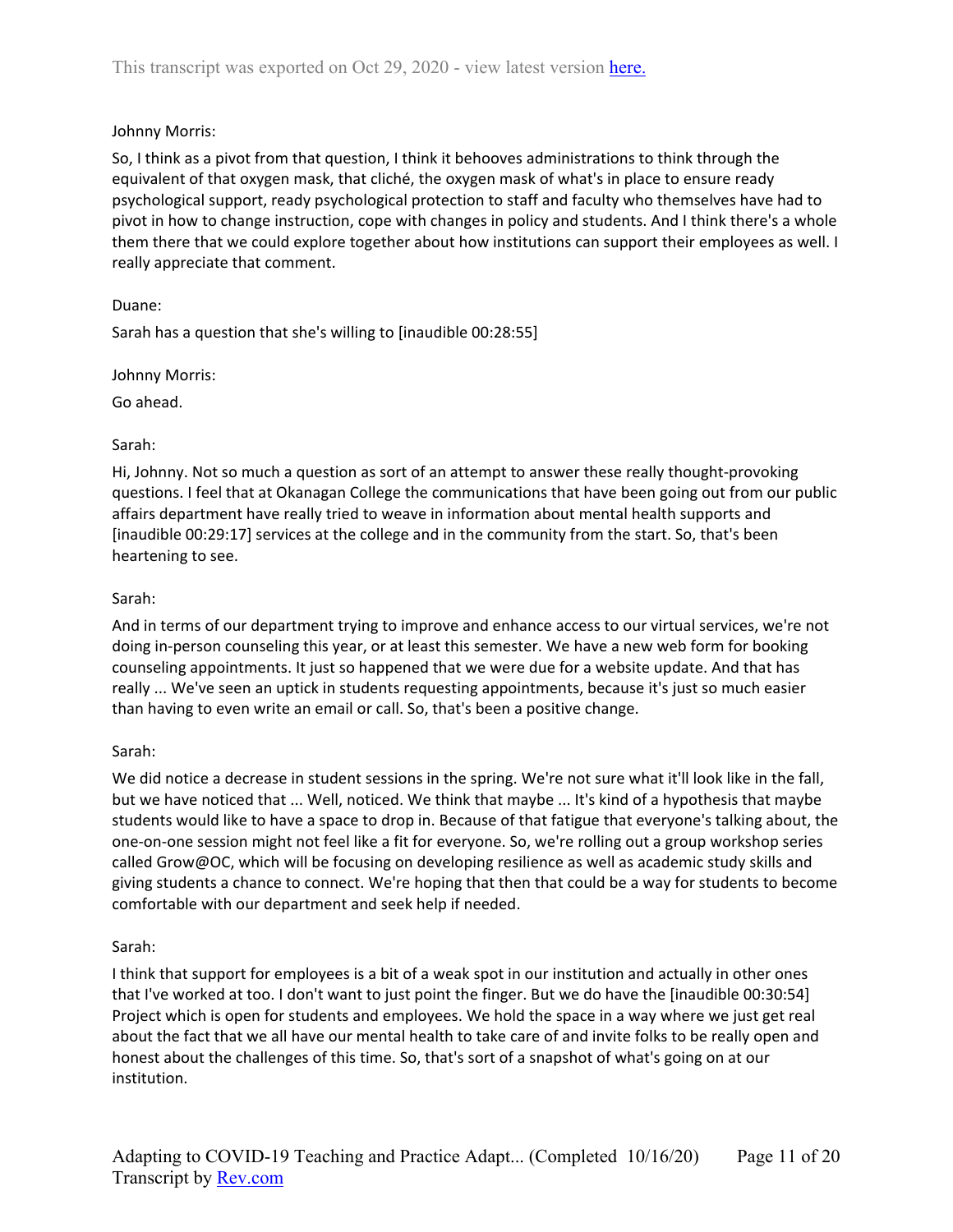Well, Sarah, I so appreciate the generosity with which you've just shared those pieces. My sense is that, from those of you who know me, I'm loath to just talk at groups of people for 60 minutes. I try to bring this community of practice feel, and so to hear ... There's a link that people might form peer to peer, Sarah, with the inroads you've made with virtual provisioning of service and how you've actually done tactically the booking process, which is a challenge for some campuses, particularly those that have fewer on-campus counseling resources or have to refer to the community. I think good to hear you resonate and maybe underscore the earlier comment about what we can do more for employees. And maybe that's something sector organizations like mine can assist with, with pointing staff and faculty to off-campus resources beyond EFAP programs, which of course are very important, to shore up to health and wellbeing. So, thank you Sarah so much for that. Thank you.

Sarah:

My pleasure.

## Johnny Morris:

Oh, yes, Diana? Yeah. Diana, did you want to speak your comment in, or did you want to ... Well, actually, I'm putting you on the spot here. You can type your response [inaudible 00:32:28]

Duane:

Diana's ready to go.

### Diana:

I'm ready to go. Thank you, Johnny. It's nice to see you. I've been working in an area where it's been about building capacity of faculty and staff to support student wellbeing for quite a few years now. And just over the summer I think with educators, with instructors revising their courses, trying to adapt and adjust everything online, it's given this opportunity for them to think about how they might build in ways to support student wellbeing into their courses, may it be providing resources in their messages to students to actually using different instructional practices or adjusting the curriculum in ways that support student wellbeing in the online world.

#### Diana:

So, as challenging as these times have been, I think there's also been a really great opportunity for folks to actually take a moment, step back, and think about how might I bring this priority into the learning environment. That's been really exciting to see in my work over the summer is that interest and engagement. That hasn't quite been at this level before.

## Johnny Morris:

Yeah. Well, it's great to hear. Before we move onto these next questions, Diana, you situate that case study of what's happening at your institution, UBC ... Hopefully I'm still placing your place of work accurately. I think embedded in what you're saying is such an opportunity for peer support and mutual aid between institutions, which we'll get to that later on in the session today. Great to see how your colleagues and yourself have been able to grab some of that momentum and co-align instructional change alongside mental health and wellbeing in such a powerful way. So, thanks, Diana, for that.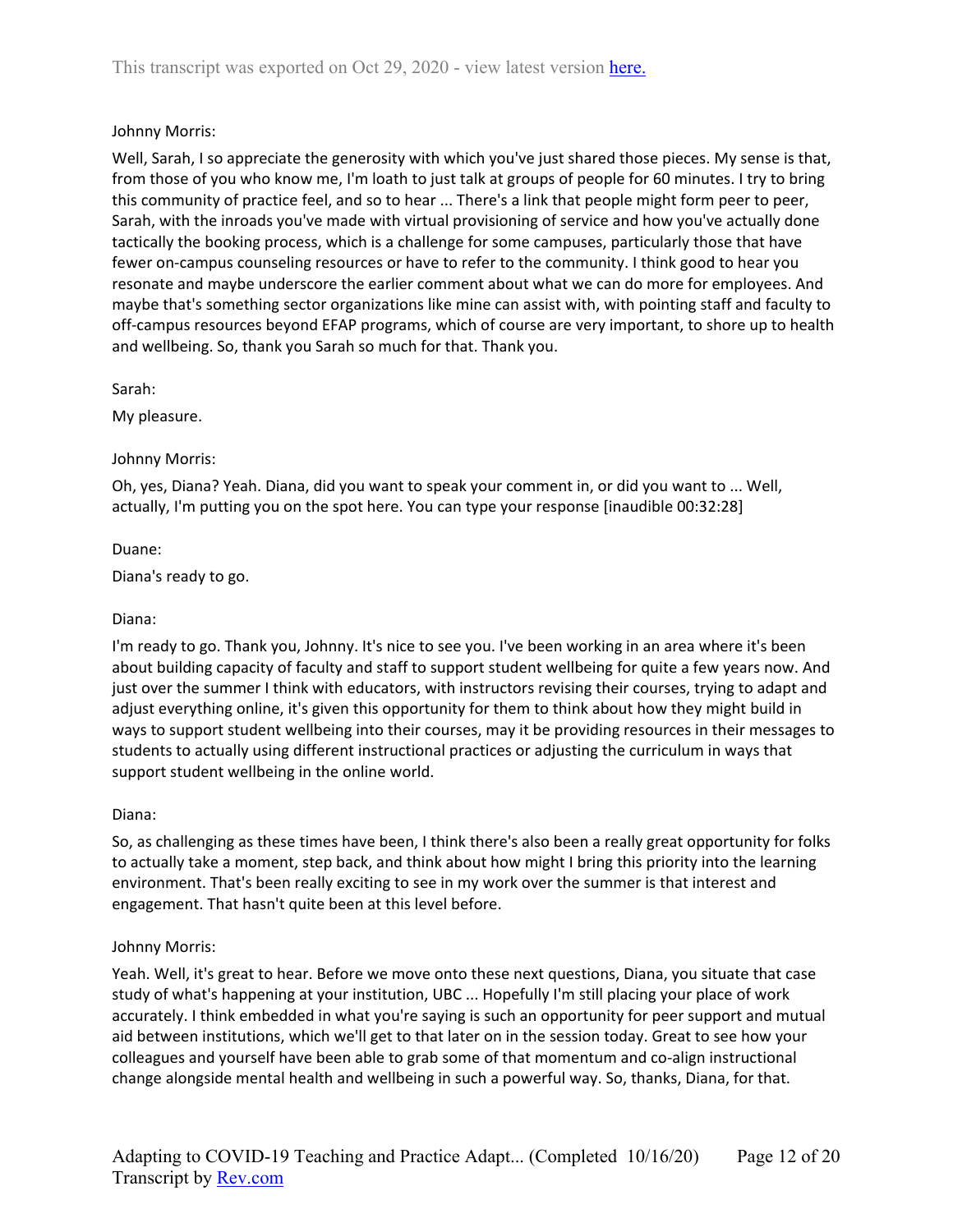# <span id="page-12-0"></span>Key Questions 2

#### Johnny Morris:

Paula, if you might go to the next slide here, just to kind of tackle just this next set of questions, which are hopefully again designed to, as Sarah said earlier, provoke some good conversation. In this article that I was reading, and I agreed with it too, this notion that bereavement support takes on a whole other light in the context of what we're experiencing right now. Here in British Columbia, very fortuitously we've had ... And of course any loss of life is terribly, terribly sad. Comparatively with other jurisdictions, for a whole host of reasons, the loss of life has been controlled. But there are many folks out there who might be worried about bereavement. To be ready and prepared for bereavement supports and services I think is something for us to think through.

#### Johnny Morris:

I think of Duane's work over the years and others around those protocols that we can have in place around enacting rapid responses, particularly in virtual environments if a campus experiences loss. I think kind of refreshing your approaches to bereavement via suicide or bereavement through other kinds of loss is important to be ready in communities for any of that very, very unfortunate and tragic outcome that we might see. Many campuses are well-positioned to do that, because they've thought this through, often under the auspices of threat assessment and behavioral conduct committees. But I would encourage you to really ensure that services and supports around bereavement are active and thought through well.

#### Johnny Morris:

For campuses that have residence life, I thought this might lead to a couple of minutes of good conversation here of thinking through those of you that do have residences, how quarantining and isolation is going to be handled in those residence spaces. For me, I stepped onto UVic's campus 20 years ago to the week practically. And when I read the articles about what students are entering into now, it is of course completely different. Thinking about the heightened physical and psychological risks for residence life staff for those of you who have had students return to campus in limited ways would be something that would be very important to consider.

#### Johnny Morris:

And I think here consideration around and engagement from us, and we'd be happy to support you through the Healthy Minds Healthy Campuses community, is recognizing all of these seismic shifts that campuses have experienced over the summer and are likely to continue to experience into the fall semester around that taken for granted access to group dining, for students to actively gather in canteen spaces. Residence cafeterias are such a taken for granted thing and often provide such an opportunity for connection and social support and mutual aid.

#### Johnny Morris:

So, reduced access to these taken for granted social activities in campus environments is something that can't be replicated fully online, but to hear Sarah's example of the OC Grow initiative, or Grow@OC initiative, is very compelling how we can replicate ... We'll fall short, because nothing is the same that isn't face to face. But replicate some of those experiences through virtual residence life programming in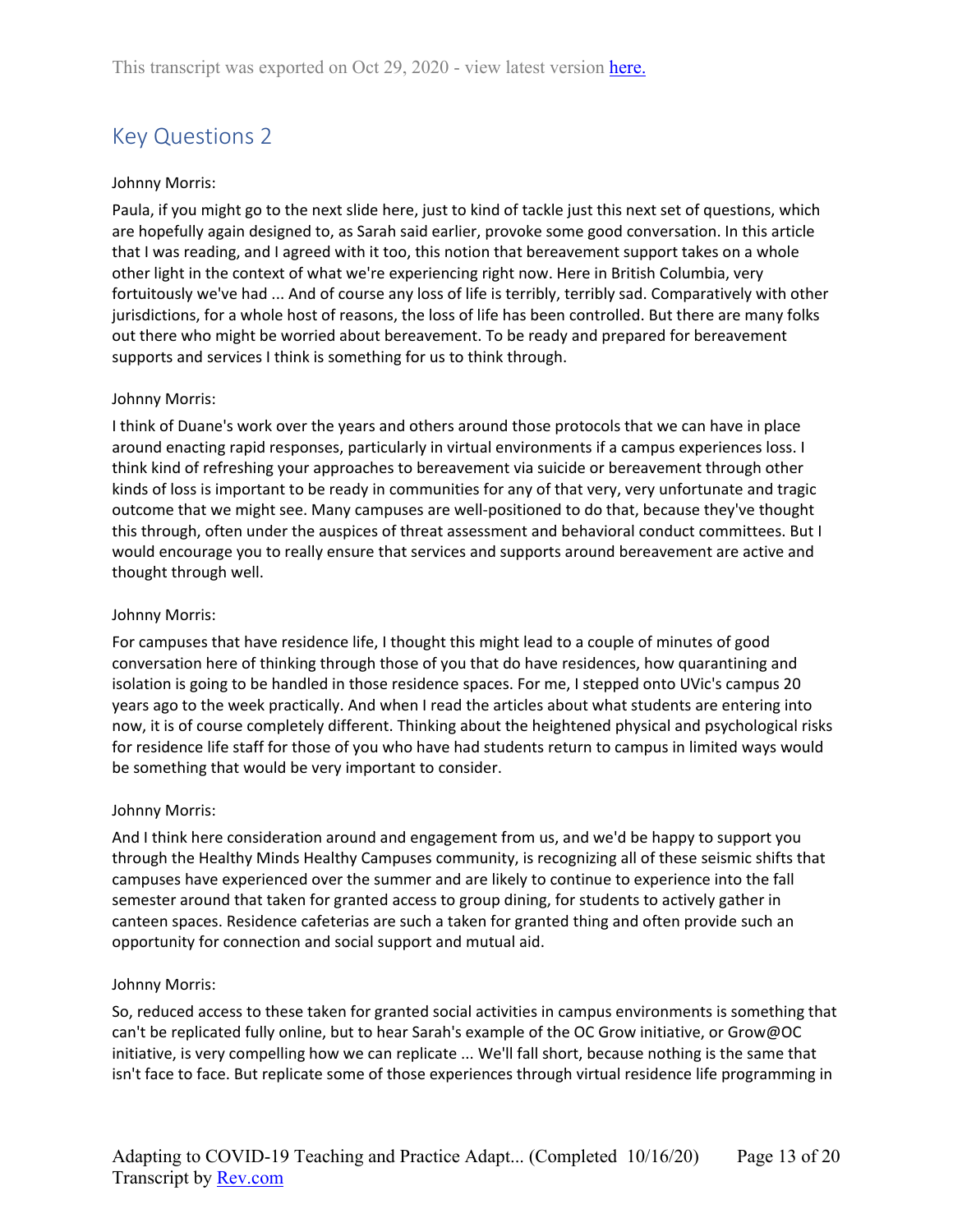ways that are safe and conducive to social connection. Any responses here to these three ponderings from the participants that are on the line?

## <span id="page-13-0"></span>Q&A 2

Patty: Hi, Johnny. It's Patty from Douglas College.

Johnny Morris: Hello.

### Patty:

Hi. Just thinking about this social isolation piece, I think definitely in residence that's going to be a key thing to be thinking about. But I think it's even broader than that, and we've heard I think from our students, even commuter students, that social connection piece is what they're most concerned about or what they're missing out of their university or college experience.

### Patty:

So, at Douglas, we're really trying to experiment with safe ways for connecting students and helping them to make friends outside of their classroom, and then also the corresponding pieces that we've come to recognize. How do we create safe online spaces where people are being respectful of each other? There are just all of these considerations that we need to be thinking about in terms of how we support students to connect socially with each other in facilitated or self-facilitated spaces. I think that's going to be something to really share as we move forward what's working and what's not working. I would love to kind of have a space where people can share those ideas with each other.

## Johnny Morris:

Thank you so much, Patty, for that broader consideration of the critical importance of social connection, and I think extending that to key target vulnerable populations that grab students who typically experience a fair degree of independence and sometimes isolation in their work and what those social spaces might look, as you note in the chat here, for academic student service leaders, teachers who are struggling. Is there an opportunity? And I think this intervention, the BCcampus intervention, is an example of bringing people together in a space for dialogue in a safe way. Thank you, Patty.

## <span id="page-13-1"></span>Key Questions 3

## Johnny Morris:

Anyone who'd like to respond to Patty's call for greater consideration there around the importance of social connection or any other responses to the questions that you see here? Okay. Hearing none, we'll move on to the next slide, Paula, here. This is I think the final set of questions before we think through some mapping together. In the pre-brief that was sent to me, a number of folks wrote in about seeking information about tips and techniques to early recognize distress, how to cope, and I'll point to some resources at the end. Conversations about how to intervene early was a theme in those questions.

## Johnny Morris: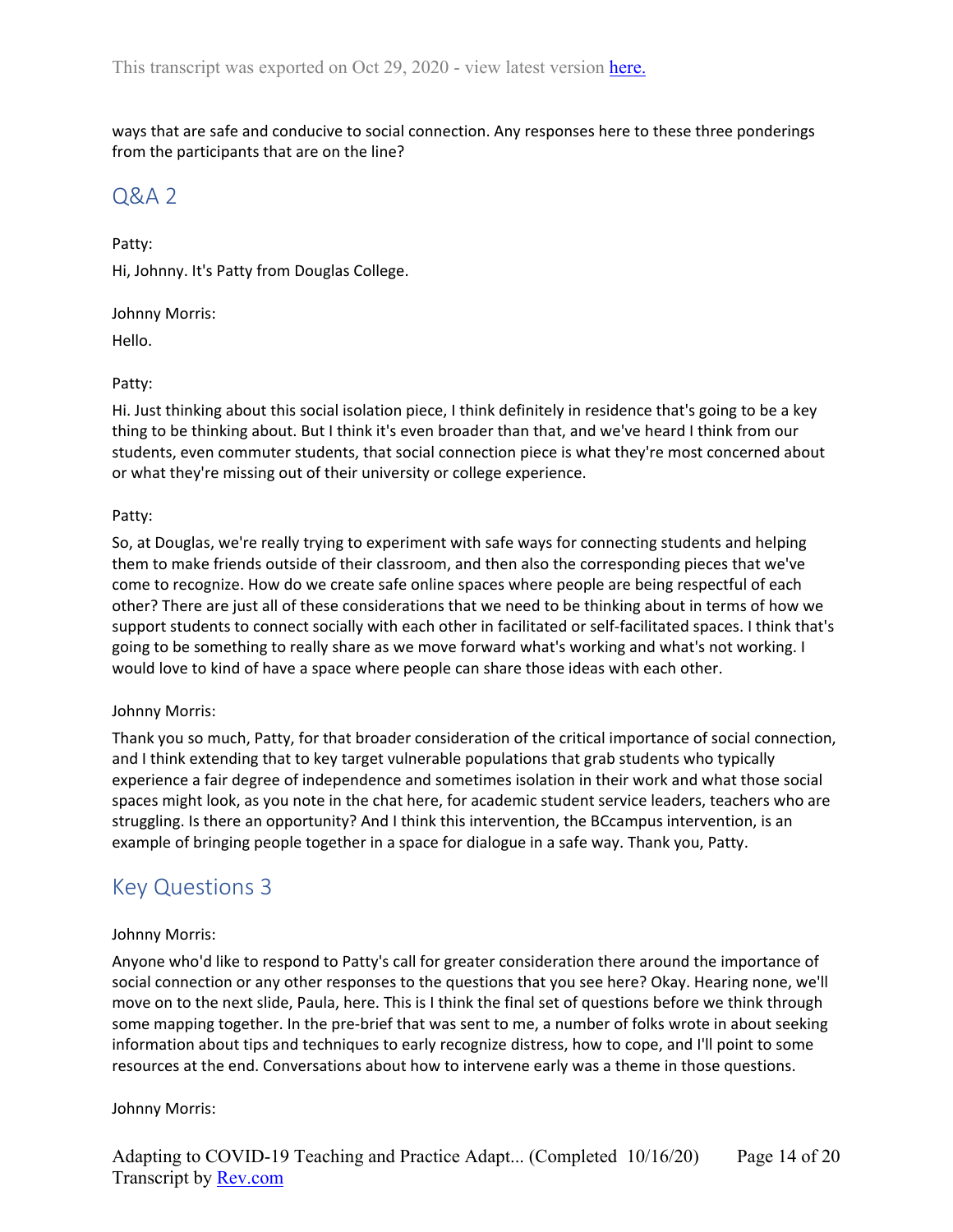I think this has been a struggle for campuses who have had distance learners for many years, and I think there is a repository of knowledge in those campuses that, if it hasn't already been activated, could be worth activating of how you support students in crisis and at risk of suicide. Often there's an inherent safety for educators, and I've taught at Douglas and taught at UVic, where you can more readily spot as a trained educator subtle and more-than-subtle shifts amongst your students that might indicate they're in distress. So, noticing someone who stops attending class or stops handing in assignments is a pretty bold indicator that at least a check-in conversation on the part of the TA or the prof might be helpful.

## Johnny Morris:

Of course in a virtual environment, you can do some of the equivalences there, because you'll notice participation and attendance and affect in your online space potentially or your online learning environment. But I think really important to think through how campuses mobilize resources for students that are in different spaces of learning or in different communities, perhaps at some distance from physically based resources. I think that's an important consideration for us.

## Johnny Morris:

Great to hear from Diana and others around this integrated approach that's been applied at some campuses around COVID impacts and teaching, for example. Would be keen to hear how your campuses are looking at financial, housing, or food insecurity through policy and relief interventions. Are graduate students on your radar as a particular population who often carry multiple duties, who might be experiencing income precarity or isolation? How are you responding to grad students? And what policy measures will you apply in relation to academic breaks, academic withdrawals, et cetera? Any responses to these questions from participants on the line?

## <span id="page-14-0"></span>Q&A 3

## Felicity Blaiklock:

Johnny, I've just posted a question in there, and I know it's not directly related, but it's loosely related to the first question there about supporting remote students. We've recently put language onto our counseling website, because there was discussion around jurisdiction in counseling, particularly if we have counselors who were accredited by the BC Association and were looking after students who were or supporting students who were outside of BC and whether or not we were at risk of putting our counselor at risk in terms of jurisdiction. I don't know if there's anything from you or from others who've heard about that.

## Johnny Morris:

Well, I think, Felicity, you're naming a very real risk, particularly from my understanding with psychologist regulation and registration. Where there is some portability there, there can be some limitations too. So, I think what you're signaling is you've started to write up some of the policy implications through the information you've put on your website, but to try and enact some of the thinking there I think is very helpful and important so that you don't hit the roadblock when a student needs service. So, if you've got a student in Saskatchewan who's a student on your roster and doing ... Because they haven't returned home or what have you. Making sure your protocol is in place is very, very helpful. I think there's learning ... Many institutions have had to deal with repatriation of students on foreign trips back to the home campus, and I think there's probably some leveraged thinking that can be done there.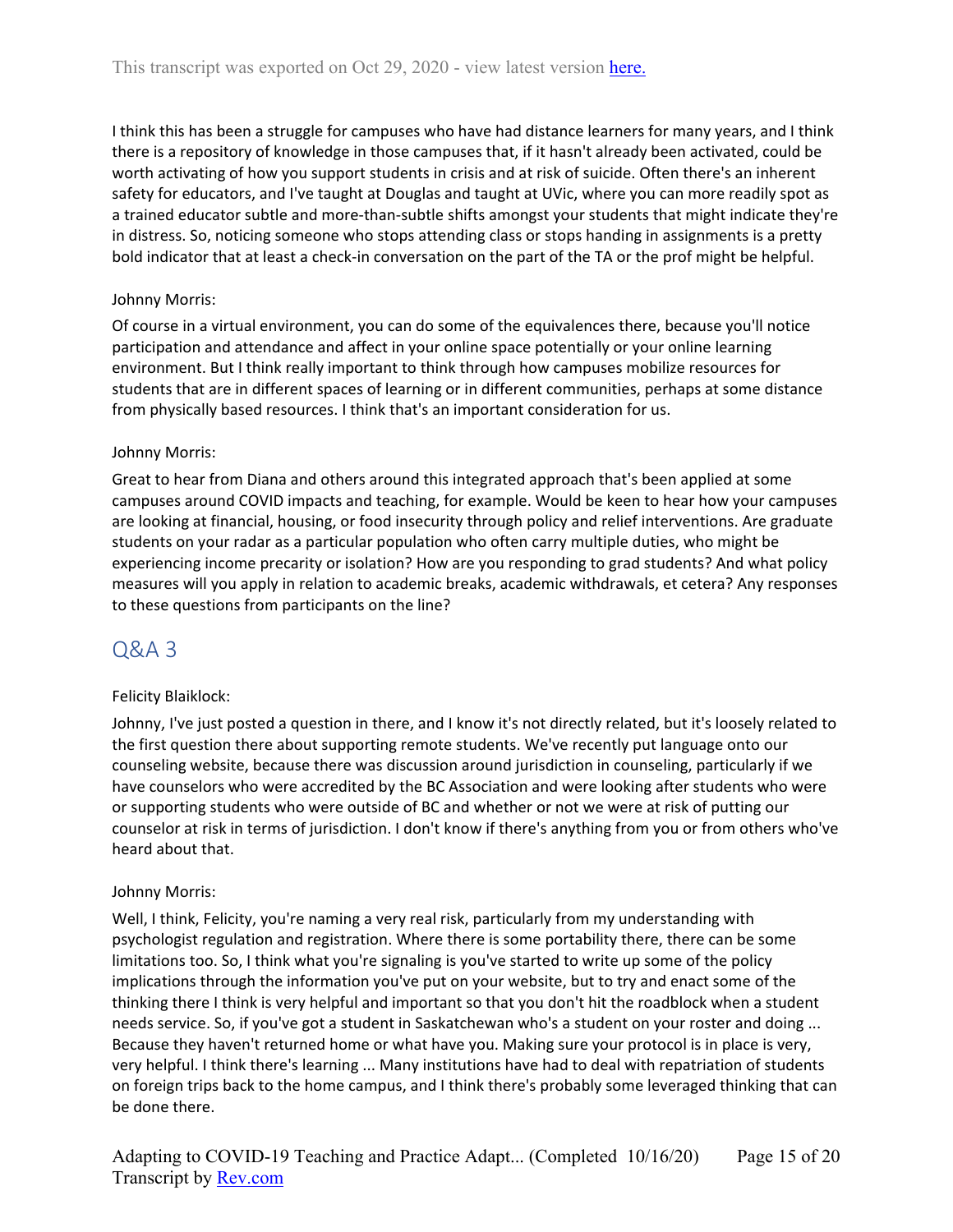But does the point that Felicity's raise resonate with anyone else of how you're handling this remote delivery of service to people who might be out of province?

## Patty:

Hi Felicity and Johnny. It's Patty again. I can just speak to how we're approaching it at Douglas. We've acknowledged the limitations for one-on-one personal counseling, but we are opening up our group psychoeducational and resilience programming to students who are out of province. So, we've tried to increase the amount of programming we're doing on that front, and also we've made sure that all of our front desks, the staff, the folks who are answering the phones, are really clear on what resources are available, like Hear2Talk, and we've got an extra layer of backup. So, if a student is in distress, we have a case manager, an associate director role, someone who can speak to them, not to offer them counseling but to help them problem solve and figure out what local resources they might be able to access. So, I think really thinking through what is still possible for students who are out of province, there are things we can still do to support them, even if we're not able to offer that one-on-one personal counseling support.

## Johnny Morris:

Thank you so much, Patty. A really neat connection there with Felicity's question. Looks like Sarah at Okanagan College working on similar protocols to Douglas. Restrictions on service to only students located in BC but linking out to the Hear2Talk. And hopefully you all know about Hear2Talk, the new provincial 24/7 single-session counseling service. So, that's great knowledge sharing there. Thank you Sarah for posting that.

## Johnny Morris:

Another post here. Lisa. So, some direct addressing at OC with regard to food insecurity. Lisa, would you be comfortable adding some more color to your comment or not?

## Lisa:

Sure. I just wanted to share OC ... Because our culinary students typically offer food in restaurants that are closed, they've created a really great program I think they're piloting for using the food that's prepared by culinary students to serve nutritious meals to students in need. I posted the link if anyone's interested in checking that out. I think we're lucky because we have a culinary program, but I think it's just an example of some of the ways institutions can help students in innovative ways.

## <span id="page-15-0"></span>Planning Framework

## Johnny Morris:

That's great. Thank you, Lisa. Well, what I'd ask Paula to do is maybe advance to the next slide. And feel free, as folks ponder it, to add anything into the chat. I'm mindful. We've got about another 10 minutes together. So, I do want to just cover off a couple more pieces of material and then probably signal to folks what might be possible next and what I could work with Bakht on my team through Healthy Minds and Healthy Campuses to kind of offer up some continued spaces for learning, teaching, and conversation going forward.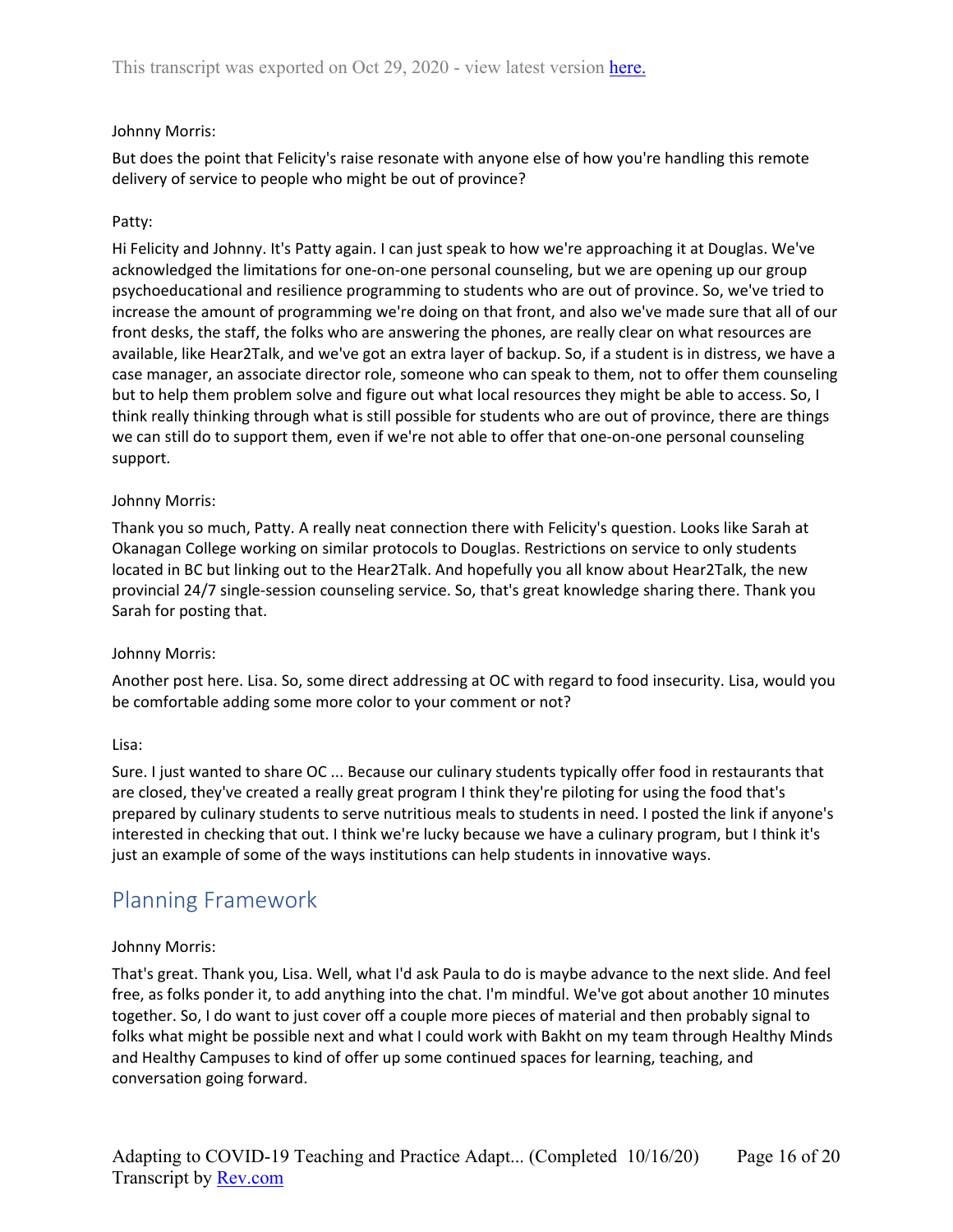So, what you see here on your screen is probably familiar to many of you. Sorry. I've got a big, large truck driving by. Probably what's familiar to many of you is work that was done several years ago in the post-secondary mental health systemic guide work that I mentioned that a number of collaborators, some of the folks around this table today, have helped on. Many of you might know that in the coming weeks the Mental Health Commission and the Standards Group and others have worked together to develop a new psychological standard for mental health amongst post-secondaries and in many ways will support campuses to enact a voluntary standard, and arguably that standard was written pre-COVID. So, it will need to be viewed through the current lens that we're operating in. So, that is pending and coming down the pipe shortly.

### Johnny Morris:

But here what I'm offering up here I something that we could use collectively at a provincial level or we could use institutionally one-on-one to support a systemic, planned approach, to get back to what Felicity and I and others were saying earlier on about really co-locating a mental health response with the public health response. So, what you can see here ... We were going to do Padlets, but it would take too much time. Is something that you as a leader that you could take to a planning conversation on your campus and work through with your co-leads and with students and with faculty examples of how you're intervening with mental health in the midst of COVID-19 against each of these segments.

#### Johnny Morris:

So, the top of the framework really speaks to policy interventions. And Duane posed that question. Are any of you doing any adaptations? Are you addressing grading policy, for example? What will you do with academic withdrawals related to COVID related sickness? Do your existing policies, are they fit for purpose in light of that? Through to support and inclusion. So, to Sarah and Patty's comment, you're designing and implementing virtual online spaces of caring. Those are great examples of driving support and inclusion amidst a time when many folks are feeling isolated at multiple levels.

#### Johnny Morris:

Raising awareness. I think out of the questions I've had we at CMHA could absolutely look at a teach-in for folks around earlier recognition of distress in online teaching environments and helping point people to resources. I mean, Sarah, you might be a great collaborator on that. There may be others on the line who might want to get involved with that separately from the BCcampus work or co-aligned. Community capacity, so really looking at, this is the fourth level down, what are you doing to enhance awareness and training amongst staff and personnel about mental health. So, is there faculty education we could do, refresh? What could we learn from Diana's work there too around that enhanced capacity at a community level?

#### Johnny Morris:

Then the ones that I think we typically focus more on at institutions ... Self-management. Are there ways in which you can support virtual peer support and mutual aid? Could faculty members get together in a mutually supportive way? Sessional instructors. Are there things that we could pool resources around and support some of that self-management wherever your students are located? I think we've heard a lot today about accessible mental health services, so good examples. Camosun, I've publicly described their step care model that they're using to ensure that there aren't waits for counseling service. It sounds like many of you are up to similar things.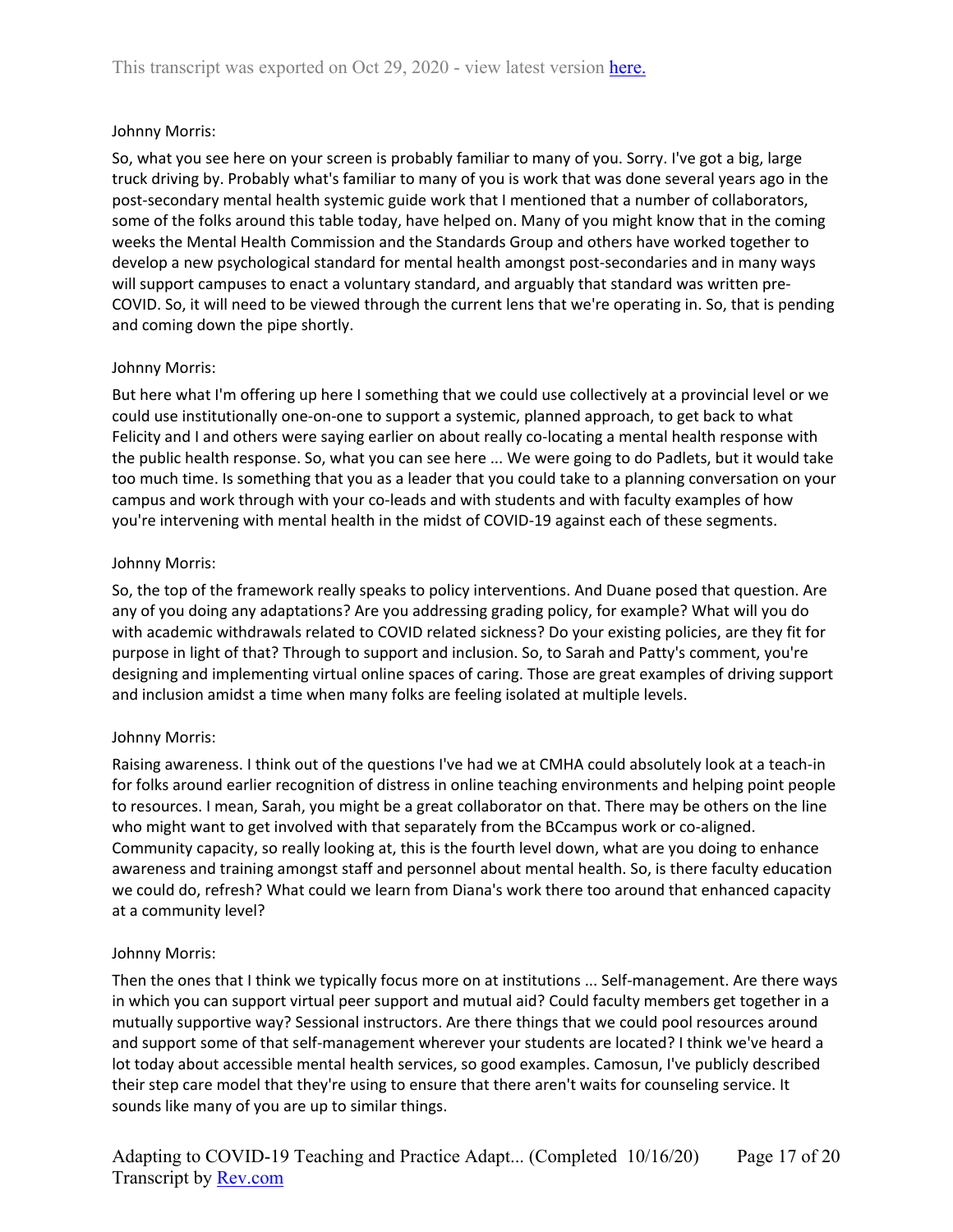Through to crisis management. And I think in this new virtualized world of learning and services, thinking through your crisis response, where I think many campuses are going to have to lean heavily into community-based mental health services, which I think has been always challenging, and how information sharing with students who are part of your learning community, if they're in crisis in a completely different jurisdiction. What do you do if you have a student who's involuntarily admitted to hospital in a community outside of BC because they've made a suicide attempt? And how you reintegrate them back into learning when they're well and they're out of hospital is a key consideration.

## <span id="page-17-0"></span>Q&A 4

## Johnny Morris:

Any responses to this? I mean, does this feel like a useful framework for you? Any responses from folks on the line about this planning framework?

## Patty:

I think it's a great framework. It's always worked for me in terms of ways to think about this. And it would be interesting even ... I don't know if it's possible for us to do the Padlet exercise post-webinar as a way to share ideas, because I think the more we're talking about this and bringing it back to our institutions ... One that's top of mind for me now is academic integrity. It's a huge conversation amongst faculty at the moment because of the online learning environment, and I think there are mental health considerations around that conversation that, as far as I've seen, aren't necessarily making their way into the conversation always. So, that would be an example for me of a specific area that I'd want to talk more about with folks and maybe a future BCcampus conversation that could take place.

## Johnny Morris:

Well, that's great, Patty. And that whole academic integrity hadn't even emerged into my thinking. Just to think about that mental health dimension is critical. So, I think that's a lovely takeaway for Duane, myself, and the BCcampus team to find a spot to keep some of this momentum going. And many of you participate in Healthy Minds. So, I've made a note of that to think through. I think you've got some comments here from some of your colleagues here of how to manage that in this environment is huge, and the mental health impacts. Thanks so much, Patty.

## Johnny Morris:

Any other responses to this framework? And would there be interest in maybe ... You could type into the box yes if you are. Would you be interested in extending this conversation and crowdsourcing together as a community your responses against these level of intervention? Would people be interested in hanging out again? I've got one yes. Yes.

#### Duane:

The yeses are blowing up.

## Johnny Morris:

That's a blow-up of yeses. That's great. That's great. We'll get to know each other really well. That's great. Keep saying yes if you'd like to hang out.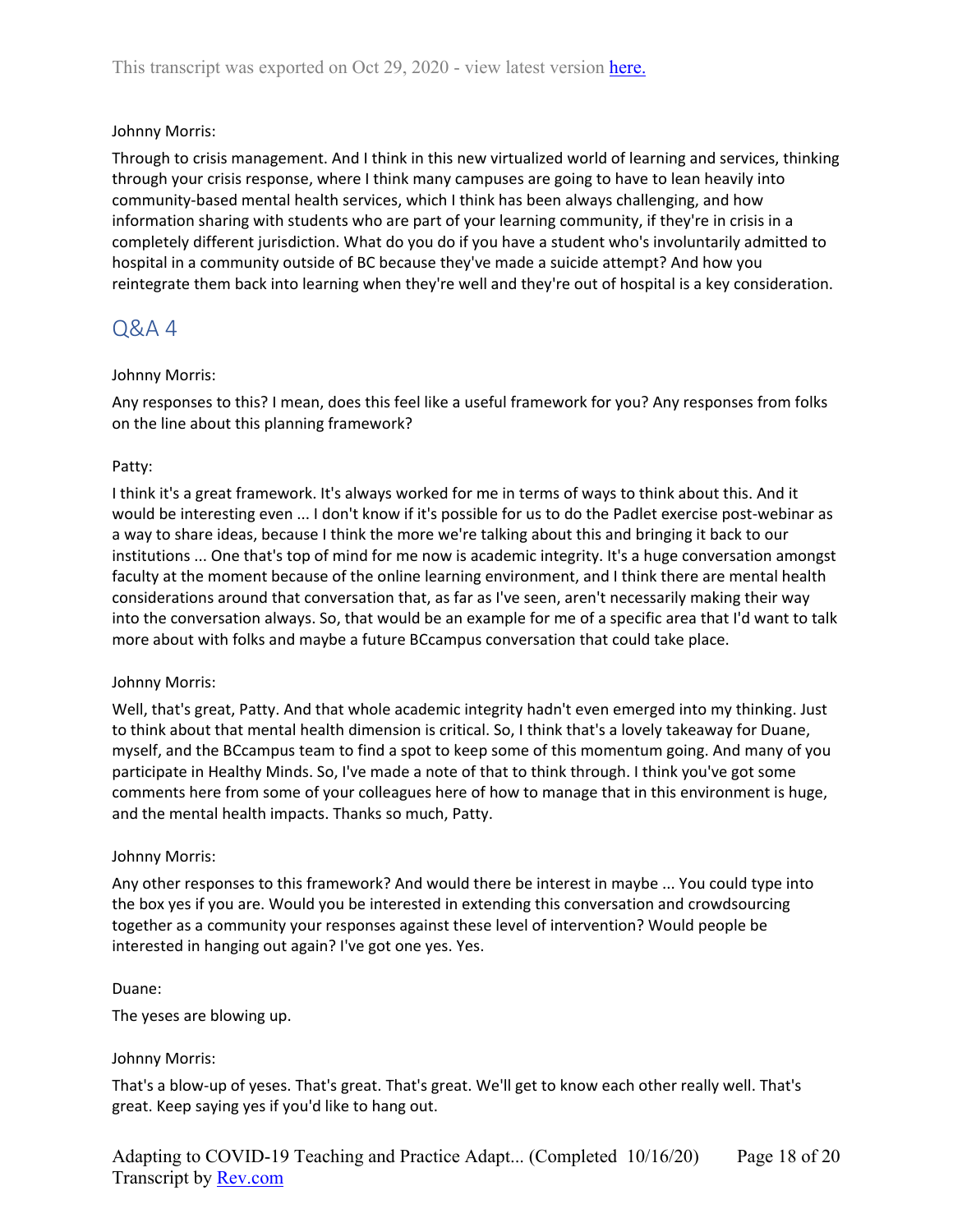# <span id="page-18-0"></span>Resources

## Johnny Morris:

And, Paula, could I get you to flip to the next slide? Patty, you posed this question. I have a link ... I'll find out the ... I've had an update recently from the committee chair. I'll find out when this is going to be released into community and will alert people through into this space as well. So, Patty, we'll make sure we get an answer to your question. Paula, just the next slide here.

## Johnny Morris:

I just wanted to point to a couple of resources as we wrap up today. And, Anu, we'll make sure you note your question there with regard to that, and that's a very ... And others may weigh in here just as we wrap up today to Anu's question. If any of you are seeking resources for yourselves or for your colleagues, you can click on the link in the chat. This will take you to a set of virtual mental health resources that CMHA has expanded over the pandemic response. We have BounceBack which is free for youth and adults. So, that's free. Depression and anxiety coaching care. You used to need a doctor's referral. You don't have to receive one now. For those of you who are parents or for students who are parents, we have two programs for parents with children at home with anxiety or behavioral problems. You could check out some of those resources.

## Johnny Morris:

Duane's put in another link to the government's full listing of virtual mental health supports. They recently invested in community counseling. So, a whole number of neighborhood houses and family services have started to offer community counseling for folks who can't afford it ordinarily. That can offset some of the demand on campus or help with campuses that don't have in-person counseling service. So, all of that you can learn more through our website, through the first link that Duane put up, and through the government's response. There's a whole listing of services that can augment and support the incredibly valuable student services that each of you offer.

## <span id="page-18-1"></span>Conclusion

## Johnny Morris:

I'm going to stop there, and I know we're at 2:30, just to see if there are any comments or questions whilst we wrap up, and then I'll hand it back to Duane. Maybe Paula you could just advance once more to my email so people can feel free to write. So, just one more time, Paula. Any questions or any final comments from folks? Okay. It's been a real honor to be here today, and I will huddle with Duane to find another opportunity to reconvene or extend the conversation. You can feel free to check out healthycampuses.ca if you want to be involved in our provincial network community as well. Back to you, Duane.

## <span id="page-18-2"></span>Ending

## Duane:

Okay. Thank you so much, Johnny. We'll continue this conversation about part two of this session. There's certainly lots more to carry on with. First of all, Johnny, thanks so much for doing this. We really appreciate you taking this time. We know you are very busy at this point. And to take the time to

Adapting to COVID-19 Teaching and Practice Adapt... (Completed 10/16/20) Transcript by **Rev.com** Page 19 of 20